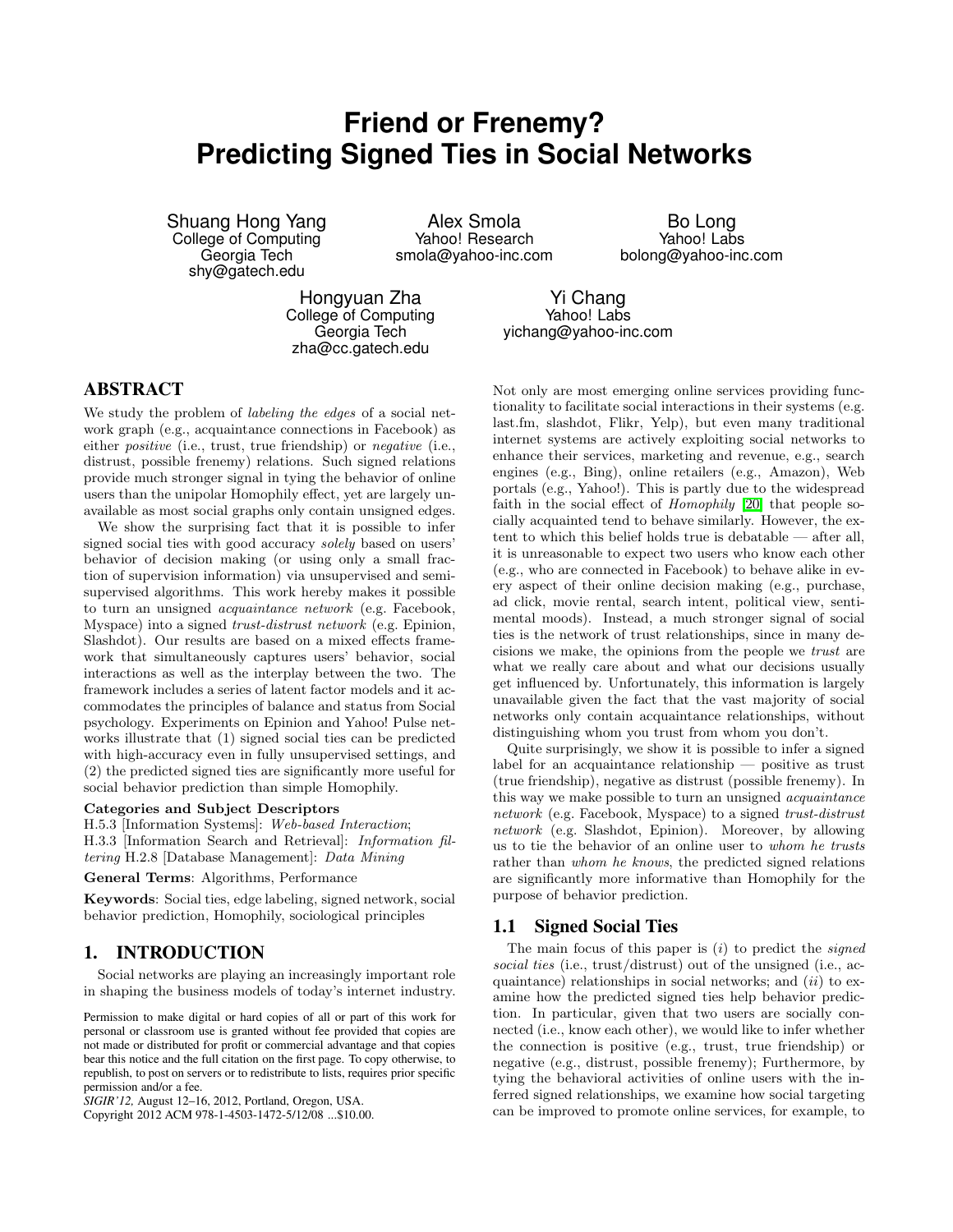provide better matched search results, News articles, games, advertisements, or products [\[21,](#page-9-1) [18,](#page-9-2) [17,](#page-9-3) [26\]](#page-9-4).

By predicting signed social ties, we enable the social connections in a traditional social network to capture much richer relationships reflecting either positive (e.g. trust, approval, true friendship) or negative (e.g. distrust, opposition, frenemy) interactions. This will substantially extend the acquaintance relationship in standard social networks (e.g. Facebook), and also the unipolar tie-strength analysis of traditional link prediction [\[19,](#page-9-5) [22,](#page-9-6) [5\]](#page-9-7), to a meaningful new dimension — we are able to  $en\text{-}sign<sup>1</sup>$  $en\text{-}sign<sup>1</sup>$  $en\text{-}sign<sup>1</sup>$  an unsigned network by turning it to a signed network. Moreover, models designed for signed social ties also have the potential to improve our understanding of social relations and the structure of our society, shedding light to sociological principles in general [\[6,](#page-9-8) [22,](#page-9-6) [5,](#page-9-7) [15\]](#page-9-9).

#### **1.2 Behavior-Relation Interplay**

The interplay between social relations and user's behavior of decision making is a key driving force underlying social activities [\[21,](#page-9-1) [18,](#page-9-2) [17\]](#page-9-3). On the one hand, social interactions can influence individual's behavior of decision making  $[10, 1]$  $[10, 1]$  for instance, users can learn from each other, following their trusted friends' good decisions and avoiding their mistakes. On the other hand, a user's behavior could in turn impact his relationships with others — for instance, a user with malicious behavior turns to get bad reputations from others. In this paper, we present a framework for predicting the signed social ties by capturing such interplay. Specifically, we explore the following "mixture of effects" assumptions about social relations and users' behavior of decision making:

- 1. The decision of a user is not decided solely by his own taste but also influenced by the opinions of other people whom he trusts.
- 2. The social relationship between two users depends not only on their intrinsic kinship but is also evolving according to the agreement between their opinions.

It is desirable to distinguish these two groups of factors when modeling behavior and social relationships. We present the Behavior Relation Interplay (BRI) model, a latent factor model that leverages behavioral evidence to infer social interactions and at the same time exploits the learned relations to tie users' behavior. The key idea in BRI is to associate latent factors with both users and items and to define coupled models to simultaneously characterize both the social interactions and behavioral evidences.

A key question is whether it is possible at all to infer signed ties in the absence of any labels. One of the more surprising results of our work is that it is, indeed, possible. To achieve this we design both unsupervised and semisupervised algorithms for signed social tie prediction. In the unsupervised setting, we only observe the acquaintance connections but none of the sign labels, as is the typical case in the vast majority of the acquaintance social network sites such as Facebook. We show that BRI achieves fairly accurate predictions. The key idea is a mechanism called "automatic sign determination" that discovers the signs of social ties automatically from user activity data. We also examine semi-supervised prediction, where a small fraction of the sign

labels are given. We show that BRI model provides comparable performance to the leave-one-out prediction results (i.e. all but one sign are observable) of the topology-based algorithm [\[14\]](#page-9-12).

To further improve the prediction accuracy and deepen our understanding of signed social ties, we extend the BRI model to encode general sociological principles, particularly the theories of status and structure balance [\[6,](#page-9-8) [15\]](#page-9-9). One nice property of our model is that it naturally provides a mapping from a user to his social status and an interesting visualization of the network. We show the sociological principles are useful for signed social tie prediction.

Finally, we show that by predicting signed social ties, BRI models achieve significantly better performance in behavior prediction than models equipped with Homophily. In particular, BRI gains 5.8% improvement of RMSE in rating prediction on Epinion data, and 6.9% improvement of nDCG in top-k ranking on Yahoo! Pulse data.

As the paper consists of a series of progressive models, experimental results are presented right after each model is developed so as to motivate further enhancements. The paper is structured as follows: we first define the task and briefly reviews existing works in §[2;](#page-1-1) the plain BRI model and learning algorithms are presented in §[3;](#page-3-0) then §[4](#page-6-0) extends the model to encode sociological principles; §[5](#page-7-0) tests the proposed models in behavior prediction and §[6](#page-8-0) concludes.

# <span id="page-1-1"></span>**2. BACKGROUND**

## **2.1 Problem Definition**

We consider a typical scenario in social networks where users routinely make decisions while actively interacting with one another. This motivates us to analyze the interplay between an individual user's behavior of decision making and the tie between users. Suppose we are given a set of users

$$
\mathcal{U} = \{1, 2, \dots, N\}
$$

and a set of items (e.g., News articles, advertisement, retailing products, movies)

$$
\mathcal{I} = \{1, 2, \ldots, M\}.
$$

The users are connected by a social network represented by the graph  $\mathcal{G}(\mathcal{U}, \mathcal{C})$ . Here  $\mathcal{C} = \{c_{uv}\}\$  denotes the set of edges, i.e.,  $c_{uv} \in \{1, \text{missing}\}\$  defines the acquaintance connection between a pair of users  $(u, v) \in \mathcal{U}^2$ . In the network, users actively make decisions, for example, by clicking links, purchasing products, rating movies. Formally, a decision is a mapping

$$
y: \mathcal{U} \times \mathcal{I} \to \mathcal{Y}.
$$

That is: user  $u$  makes a decision regarding item  $i$  with a response  $y_{ui} \in \mathcal{Y}$  (e.g. u rates movie i with a score of  $y_{ui}$ ). For convenience, hereafter we use  $u$  and  $v$  to index users, and  $i$  and  $j$  for items unless stated otherwise.

We are motivated by the following two tasks:

En-signing social relations. A signed social tie is a mapping  $s: \mathcal{C} \subset \mathcal{U}^2 \to \{\pm 1\}$  which characterizes the overall impression (trust/distrust) of user u to user v. In essence, our aim is to *label the edges* of the graph  $G$ (i.e. the acquaintance relationships in a standard social network) with signed labels  $+1$  or  $-1$ .

<span id="page-1-0"></span><sup>&</sup>lt;sup>1</sup>With slight abuse of expression, here by "en-sign" we mean "to assign a sign to" something that is unsigned.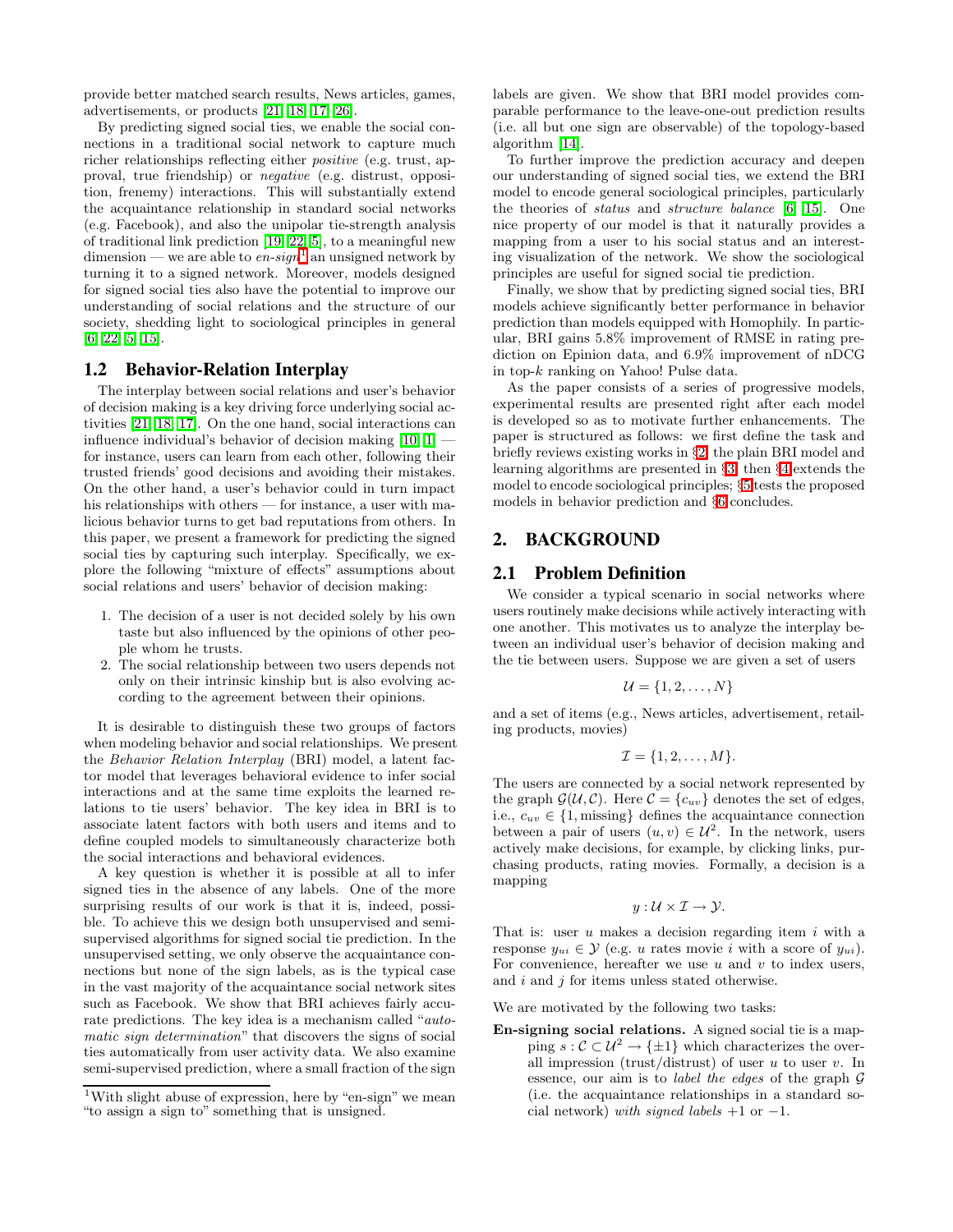

Figure 1: An illustration of decision making in social networks: users make decisions with respect to items (e.g. by rating movies); simultaneously users also interact with one another exerting positive or negative social ties.

Behavior prediction. We are also interested in predicting the users' behavior of decision making. In particular, given a user-item pair  $(u, i)$ , we want to predict the response  $y_{ui}$  with high precision.

We focus on the more challenging task of sign labeling in §[3](#page-3-0) and §[4,](#page-6-0) and defer the second goal to §[5.](#page-7-0)

#### **2.2 Related Work**

To provide a context of our work, we briefly review existing research on behavior prediction and relation analysis.

Behavior Prediction. Behavior prediction aims at predicting future (unseen) decision responses  $y_{ui}$  of a user u w.r.t an item  $i$ . We consider collaborative filtering  $(CF)$ approaches [\[12,](#page-9-13) [27\]](#page-9-14), which tackle the problem by learning from past behavior. A widely used approach to CF learns informative compact latent factors to uncover the dyadic interactions. The basic idea is to associate latent factors with each user and each item, and let the decision be explained by the interactions (e.g., multiplication) of these terms.

While CF approaches gain a lot success in recommender systems, they may be insufficient in the context of social networks where user interactions influence decision making dramatically [\[10\]](#page-9-10). For example, instead of making decisions purely by following his own taste as in recommender systems, in a social network, a user can achieve more productive decisions by learning from his friend's experiences. This aspect has been rapidly increasing in importance as many online services are starting to add a social network aspect to their system (e.g. last.fm, Yelp, Flikr) or directly rent existing social networks (e.g. Amazon, Netflix, Bing). Our recent work [\[26\]](#page-9-4) exploited Homophily for behavior prediction, where the behavior of two socially-connected users is tied and reinforced by each other. This work further investigates a more realistic case where acquainted users are not necessarily reinforcing each other in decision making. We do so by modeling the signed social ties, a much stronger signal that allows us to tie the behavior of a user to whom he trusts rather than whom he knows.

Unsigned Relation Analysis. Traditional relation analysis [\[16,](#page-9-15) [23,](#page-9-16) [19,](#page-9-5) [5\]](#page-9-7) focuses on unsigned relations and estimates the tie strength between two users by propagating the observed links through the network topology. For a pair of users  $(u, v)$  the observation whether they are connected (i.e.,

know each other) is binary  $s_{uv} \in \{1, \text{missing}\}\$ . Many existing methods employ random walk or spectral algorithms. A random walk on the graph  $G$  is a reversible Markov chain on the vertices  $U$ . Vertices are considered close whenever the hitting time is small or whenever the diffusion probability is large. In some cases spectral smoothness is used to obtain similarity via the associated graph Laplacian [\[24\]](#page-9-17). This yields the intrinsic kinship defined by the dominant eigenvectors of the graph [\[16\]](#page-9-15).

Signed Relation Analysis. Social relations are complex and subtle [\[15,](#page-9-9) [6\]](#page-9-8), reflecting interactions that could be either positive (e.g. trust, agreement, approval) or negative (e.g. distrust, disagreement, opposition). Yet until recently a number of authors began to investigate signed relations by examining the links in emerging signed social networks (e.g., Slashdot, Epinion). [\[6\]](#page-9-8) applied random walk algorithms to propagate both positive and negative links on Epinion network. [\[13\]](#page-9-18) conducted similar experiments on Slashdot data. [\[15\]](#page-9-9) examined the applicability of social psychology theories at multiple signed networks. [\[14\]](#page-9-12) further applied classification approaches to predict the sign of social relationships. While the goal of [\[14\]](#page-9-12) is seemingly similar to the sign-labeling task we explore here, this work is still within the scope of link analysis since the focus there is solely on the network topology. Furthermore, they adopted a leave-one-out setting — a rather optimistic scenario where the sign labels for all but one edge are observable. Instead, our focus is not on network topology, but rather on discovering the interplay between relations and behavior. Also, we require no or fewer labels to obtain comparable prediction as [\[14\]](#page-9-12).

## **2.3 Data**

Before providing a formal description of our approaches let us briefly discuss the data, which we will use to draw intuitions for model development, test proposed models and motivate further enhancements.

Epinion We use data from <www.epinion.com> for our analysis as it is the only publicly available dataset we are aware of that contains both signed social relationship and user behavioral data. Epinion is a well-known knowledge and opinion sharing web site, where users post reviews and assign ratings (on a scale from 1 to 5) to various of items such as retailing products, companies, or movies. More interestingly, the site maintains a signed social network that allows each user to indicate explicitly other users that he is connected to as either positive (trust) or negative (distrust). We apply our models to predict the trust/distrust relationships. The data set contains 132 thousand users, 1560 thousand items, 13.6 million ratings and 850 thousand signed relationships. Both the user-item matrix and the user-user network are very sparse, with densities of only  $0.014\%$  and  $0.0048\%$  respectively.

Yahoo! Pulse <pulse.yahoo.com> is an unsigned social network that allows users to communicate with friends and also express their preference for items with explicit indications of "like". We examine data collected over one year, involving  $10^8$  users and a large collection of items, such as games, sports, News feeds, finance, travel, shopping, and local information services. Our evaluation focuses on a random subset consisting of about 400 items, 1.2 million users and 29 million "like" indications. Due to the unsigned characteristic of this network, we are not able to use this data set to evaluate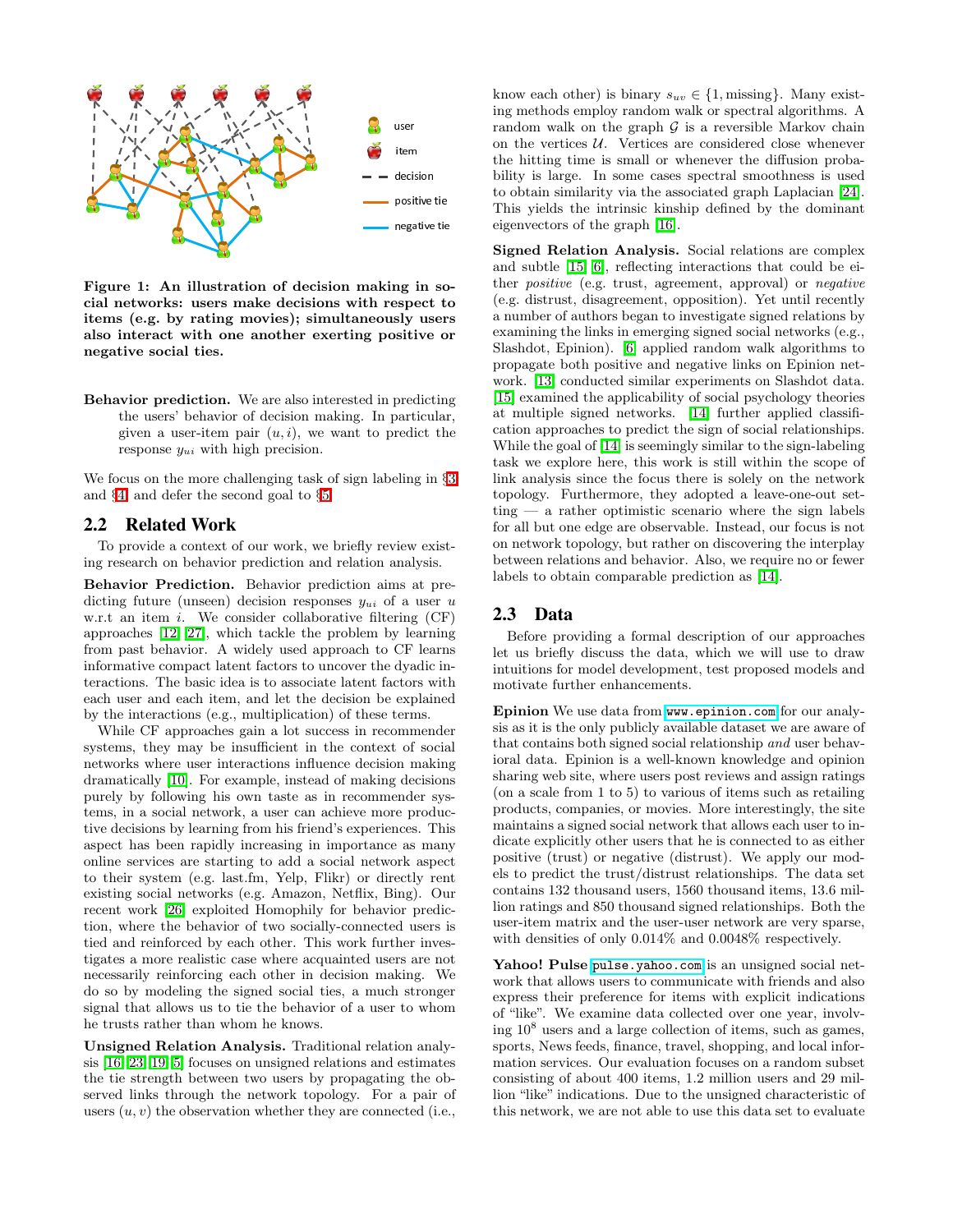

<span id="page-3-1"></span>Figure 2: Histograms of behavioral correlations for positively and negatively connected users on <epinion.com>.

edge-sign prediction. Instead, we will use this data set for behavior prediction evaluation (Section [5\)](#page-7-0).

## **2.4 Motivating Observations**

This paper attempts to predict signed social ties by capturing the interplay between behavioral and social interactions. A key insight is that we consider the behavioral data (e.g. the ratings) to be useful for predicting signed social interactions. This is reasonable as in reality we are often willing to follow the opinions from a trusted friend and fight against those from a foe. As a result, decisions of positively-connected (i.e., trust) friends are more likely to agree, whereas for frenemies the chance of disagreement would be considerably higher. Here we empirically validate this intuition on the Epinion data, as can be seen in Figure [2.](#page-3-1)

In particular, we quantify behavioral agreement using the Pearson correlation score between the ratings of two users, and we compare this between users with positive and negative links. The Pearson score is defined as follows:

$$
\gamma_{uv} := \frac{\sum_{i \in \mathcal{O}[uv]} y_{ui} y_{vi}}{\sqrt{\sum_{i \in \mathcal{O}[uv]} y_{ui}^2 \sum_{i \in \mathcal{O}[uv]} y_{vi}^2}},\tag{1}
$$

where  $\mathcal{O}[uv]$  denote the set of items that both u and v rate. Figure [2](#page-3-1) plots the distribution of  $\gamma_{uv}$  for positiverelationships (u trusts v) and negative-relationships (u distrusts  $v$ ). We can see that the behavioral correlation is highly predictive for signed relations. Specifically, the majority (almost 90%) of the positive links indeed show positive behavioral correlations. The case for negative links is a bit more complicated — the distribution peaks at both -1 and +1, indicating that users with distrust relationships could agree or disagree with each other. But even in this case, we can still observe that for almost 40% of the negative edges, the signs of relations are consistent with the signs of behavioral correlations.

## <span id="page-3-0"></span>**3. BEHAVIOR RELATION INTERPLAY**

The nontrivial relationship between behavioral correlation and the sign of social relations motivates us to leverage both social and behavioral evidences when predicting signed social ties (and/or behavior vice versa). In this section, we present models to capture the interplay between users' behavior of decision making and social interaction in the context of social networks.



<span id="page-3-2"></span>Figure 3: Illustration of behavior-relation interplay. (Left): user  $u$  makes a decision w.r.t. item  $i$  by either following his own interest in  $i$  or taking a friend  $v$ 's opinion to i; (Right): social relation between  $u$ and  $v$  is a mixture of their prior impressions to each other and the calibration based on their behavioral agreement w.r.t. decision items.

#### **3.1 The BRI Model**

Similar to the latent factor CF models for behavior prediction, we devise a latent factor model for user behavior data  ${y_{ui}}$ . We associate latent factors  $\phi_u$  with user u and  $\psi_i$ with item  $i$ . For notation convenience we require that each latent factor contains a constant component so as to absorb user/item-specific offset into latent factors. In particular, we assume the following model for behavior (The gist of our approach is captured by Figure [3\)](#page-3-2):

- Intrinsic taste We assume user  $u$ 's interest in item  $i$  is quantified by  $\phi_u^{\top} \psi_i$ .
- Trust credit Similarly, we assume user  $u$  trusts an acquainted user v with a credit  $\phi_u^{\top} \phi_v$ .
- Social decision making Furthermore, we assume that user  $u$  makes decision w.r.t. item  $i$  by taking a random walk, that is: with probability  $p$  he follows his own taste  $\phi_u^{\top} \psi_i$ , or with probability  $(1-p)$  he asks one of his friends, say v (with transition probability  $\phi_u^{\dagger} \phi_v$ ) for advice, where v's opinion is captured by  $\phi_v^{\top} \psi_i$ . As a results, aspects that are favored/disliked by his friends should impact an individual user's own choices. The decision  $y_{ui}$  therefore depends on  $p\phi_u^{\top}\psi_i + (1 - p\psi_i^{\top}\psi_i)$  $p) \sum_{v} (\phi_u^{\top} \phi_v) \phi_v \psi_i$ , which is achieved equivalently by "coloring" the inner product between users by a normalized variant of the correlation

$$
M_y := (\text{tr } C_y)^{-1} C_y \text{ where } C_y = \sum_v \phi_v \phi_v^{\top} \qquad (2)
$$

<span id="page-3-4"></span>
$$
f_{ui} = \phi_u^{\top} \left[ pI + (1 - p)M_y \right] \psi_i \tag{3}
$$

Here  $p \in [0, 1]$  encodes the the probability with which a user's behavior is decided by his own taste.

The same model can be applied to incorporate social relations among users. We assume a user  $u$  is fully characterized by its latent factor  $\phi_u$  and devise the following model to characterize the relationships of user  $u$  to user  $v$ :

- **Prior impression** We assume user  $u$  trusts an acquainted user  $v$  a priori (i.e., prior to any decision making behavior) with credit  $\phi_u^{\dagger} \phi_v$ .
- Behavior agreement User  $u$  calibrates his impression regarding  $v$  based on the agreement<sup>[2](#page-3-3)</sup> between his own and v's decisions, e.g., according to the correlation  $\sum_i (\phi_n^{\top} \psi_i)(\phi_n^{\top} \psi_i)$ .  $_i(\phi_u^{\top} \psi_i) (\phi_v^{\top} \psi_i).$

<span id="page-3-3"></span><sup>&</sup>lt;sup>2</sup>Note that a dynamic model, i.e.,  $h_{uv}(t)$  over time t, is possible if we have access to the time stamp of each activity.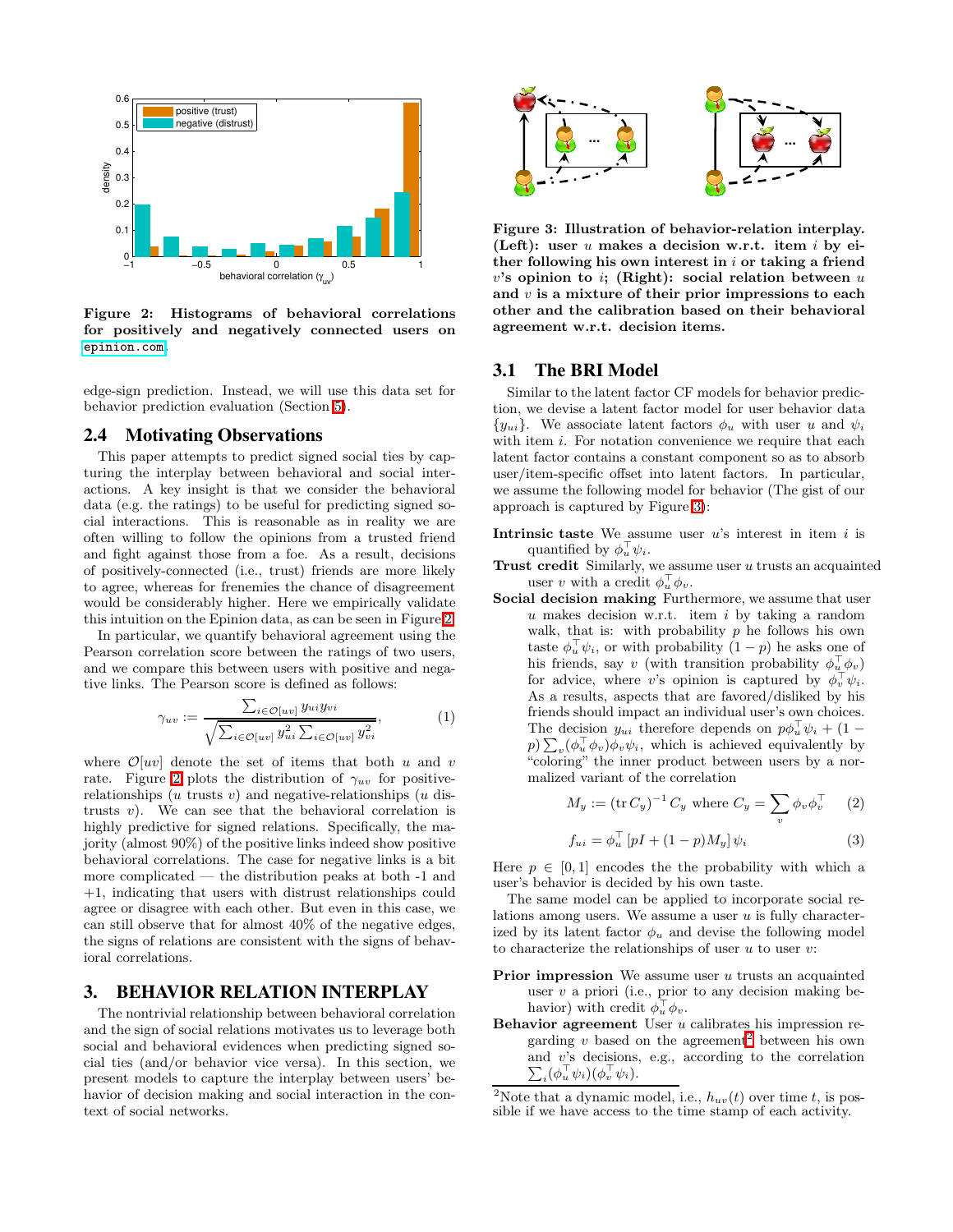## Social tie We assume the social interaction is a mixture

of both prior impression and behavior agreement with mixture parameter  $q$ , i.e.: the social tie depends on  $q\phi_u^{\top}\phi_v + (1-q)\sum_i(\phi_u^{\top}\psi_i)(\phi_v^{\top}\psi_i)$ , or equivalently:

$$
M_s := (\text{tr } C_s)^{-1} C_s \text{ where } C_s = \sum_i \psi_i \psi_i^\top \qquad (4)
$$

$$
h_{uv} = \phi_u^{\top} \left[ qI + (1 - q)M_s \right] \phi_v \tag{5}
$$

Here  $q \in [0, 1]$  defines the mixture probability of prior impression. Unlike in random walk models where proximity in a graph is simply used to smooth secondary estimators of parameters (e.g. reachability, hitting times), we make direct use of it to model the latent variables  $\phi$ s.

Based on the above descriptions, we specify the probabilities with spherical Gaussian distributions (extensions to other distributions are straightforward) and we summarize the overall model in the table below.

| The Behavior Relation Interplay (BRI) model.   |                                                          |  |  |  |  |  |  |
|------------------------------------------------|----------------------------------------------------------|--|--|--|--|--|--|
| $\forall u \in \mathcal{U}$                    | $\phi_u \sim \mathcal{N}(\phi_u   0, \sigma_u^2 I)$      |  |  |  |  |  |  |
| $\forall i \in \mathcal{I}$                    | $\psi_i \sim \mathcal{N}(\psi_i 0, \sigma_\tau^2 I)$     |  |  |  |  |  |  |
| $\forall u \in \mathcal{U}, i \in \mathcal{I}$ | $y_{ui} \sim \mathcal{N}(y_{ui}   f_{ui}, \sigma_V^2 I)$ |  |  |  |  |  |  |
| $\forall u, v \in \mathcal{U}$                 | $s_{uv} \sim \mathcal{N}(s_{uv}   h_{uv}, \sigma_S^2 I)$ |  |  |  |  |  |  |

Here  $\sigma_{\mathcal{I}}, \sigma_{\mathcal{U}}, \sigma_{\mathcal{S}}, \sigma_{\mathcal{Y}}$  are scalars specifying the variance.

We develop inference algorithms for the proposed model, relying on three types of dyadic evidences:

- 1. The user behavior trace  $\{y_{ui}\}\$ in the form of user-item interactions such as a user's rating for a movie.
- 2. The unsigned user-user social connections (e.g., the acquaintance relations at Facebook)  ${c_{uv}}$ , where  $c_{uv}$  = 1 when u and v know each other or missing otherwise. Or alternatively whenever available:
- 3. The signed connections  $\{s_{uv}\}\$ ,  $s_{uv} = \pm 1$  or missing, e.g., the trust/distrust or friend/foe relations at Epinion and Slashdot.

We refer to  $c_{uv}$  as unlabeled tie and to  $s_{uv}$  as labeled tie. Our goal is to infer the labels of social ties using none (i.e. unsupervised) or only a fraction (i.e. semi-supervised) of the label observations by fitting the latent factor model BRI on the above three sources of evidences.

## **3.2 Unsupervised BRI**

We first consider the case where no label is observed. This is a typical setting for the majority of social network sites such as Facebook. Our key idea is to use an absolute-value link function  $|\xi|$ , which bridges the *hidden* signed-ties we aim to infer,  $h_{uv}$ , to the unsigned acquaintance connections we actually observed,  $c_{uv}$ . In this way, we enable the mechanism of automatic sign determination in the same spirit as the maximum margin clustering of  $[25]$  — we assume the objective function achieves optimality at either  $h_{uv} = +1$  or  $h_{uv} = -1$ ; through optimization, the model will automatically determine the optimal sign for  $h_{uv}$  because different signs correspond to different objective values.

Formulation. Given the observations of user-item behavioral interactions  $(u, i) \in \mathcal{O}_y$  and unsigned user-user connections  $(u, v) \in \mathcal{O}_c$ , we have the following optimization:

$$
\underset{\phi,\psi}{\text{minimize}} \ \lambda_y \sum_{(u,i) \in \mathcal{O}_y} (y_{ui} - f_{ui})^2 + \lambda_c \sum_{(u,v) \in \mathcal{O}_c} (c_{uv} - |h_{uv}|)^2
$$
\n
$$
+ \lambda_u \sum_{u \in \mathcal{U}} ||\phi_u||^2 + \lambda_x \sum_{i \in \mathcal{I}} ||\psi_i||^2 \tag{6}
$$

<span id="page-4-0"></span>where  $\lambda_{\mathcal{U}}, \lambda_{\mathcal{I}}, \lambda_c, \lambda_y$  are trade-off parameters,  $f_{ui}$  and  $h_{uv}$ are defined according to  $Eq(3)$  $Eq(3)$  and  $Eq(5)$  $Eq(5)$ .

**Prediction.** Given an incoming pair of users,  $(u, v)$ , we predict the sign of the social tie (i.e., trust or distrust) as follows:

<span id="page-4-2"></span><span id="page-4-1"></span>
$$
\hat{s}_{uv} = \text{sign}(h_{uv} - h_0) \tag{7}
$$

Here  $h_0$  is a threshold which suitably determines the fraction of positive and negative ties. Whenever we have access to some labels on a validation set, it is straightforward to determine  $h_0$  via line search: simply sort  $h_{uv}$  by magnitude and compute the balanced error for each distinct value of  $h_{uv}$ . This is in complete analogy to the line search procedure of [\[8\]](#page-9-20) for  $F_\beta$  scores.

**Optimization.** Eq $(6)$  is minimized by stochastic gradient descent. Strictly speaking the objective does not decouple entirely in terms of  $\phi$  and  $\psi$  due to the matrices  $M_{\nu}$  and  $M_{s}$ . Nonetheless we found that an approximation which performs stochastic gradient descent on  $\phi$  and  $\psi$  while keeping  $M_y, M_s$ fixed produces good results. Also, it can be decomposed into sessions and parallelized using the MapReduce framework.

The stochastic gradient descent procedure is entirely standard: the algorithm processes all observations and updates the parameters in the direction of the negative gradient. For instance, for  $\mathcal{O}_y$  the updates are as follows:

$$
\phi_u \leftarrow (1 - \eta \bar{\lambda}_u) \phi_u - \eta (f_{ui} - y_{ui}) (p\psi_i + (1 - p) M_y \psi_i) \quad (8)
$$

$$
\psi_i \leftarrow (1 - \eta \bar{\lambda}_{\mathcal{I}}) \psi_i - \eta (f_{ui} - y_{ui}) (p\phi_u + (1 - p) M_y \phi_u) \tag{9}
$$

Here  $\bar{\lambda}_U$  and  $\bar{\lambda}_I$  are regularization constants suitably adjusted with respect to the prediction accuracy (they are obtained by normalizing  $Eq(6)$  $Eq(6)$  in terms of size). The learning rate  $\eta$  is annealed with a discount factor after each iteration, as suggested by [\[12\]](#page-9-13).

| <b>Algorithm 1</b> Stochastic gradient descent learning          |  |  |  |  |  |  |  |
|------------------------------------------------------------------|--|--|--|--|--|--|--|
| <b>initialize</b> $M_y = M_s = I$ , random $\phi_u$ and $\psi_i$ |  |  |  |  |  |  |  |
| for $t = 1$ to T do                                              |  |  |  |  |  |  |  |
| Stochastic gradient descent w.r.t. $\phi_u$ with $M_s$ fixed.    |  |  |  |  |  |  |  |
| Update $M_s$                                                     |  |  |  |  |  |  |  |
| Stochastic gradient descent w.r.t. $\psi_i$ with $M_u$ fixed.    |  |  |  |  |  |  |  |
| Update $M_u$                                                     |  |  |  |  |  |  |  |
| end for                                                          |  |  |  |  |  |  |  |

The absolute-value link function  $|\xi|$  is approximated by a smooth variant  $(\alpha^{-1} \log 2 \cosh \alpha \xi)$  with  $\alpha = 100$ . This approximation avoids non-differentiability in the objective function and aids convergence of the optimization.

## **3.3 Empirical Results for Unsupervised BRI**

We conducted experiments on the Epinion data set. The social relationships in Epinion are dominated by positive ones (over 85% of the edges are positive). Following the settings of [\[14,](#page-9-12) [6\]](#page-9-8), we derive a balanced dataset containing equal numbers of positive and negative relations by randomly down-sampling the positive edges. Moreover, because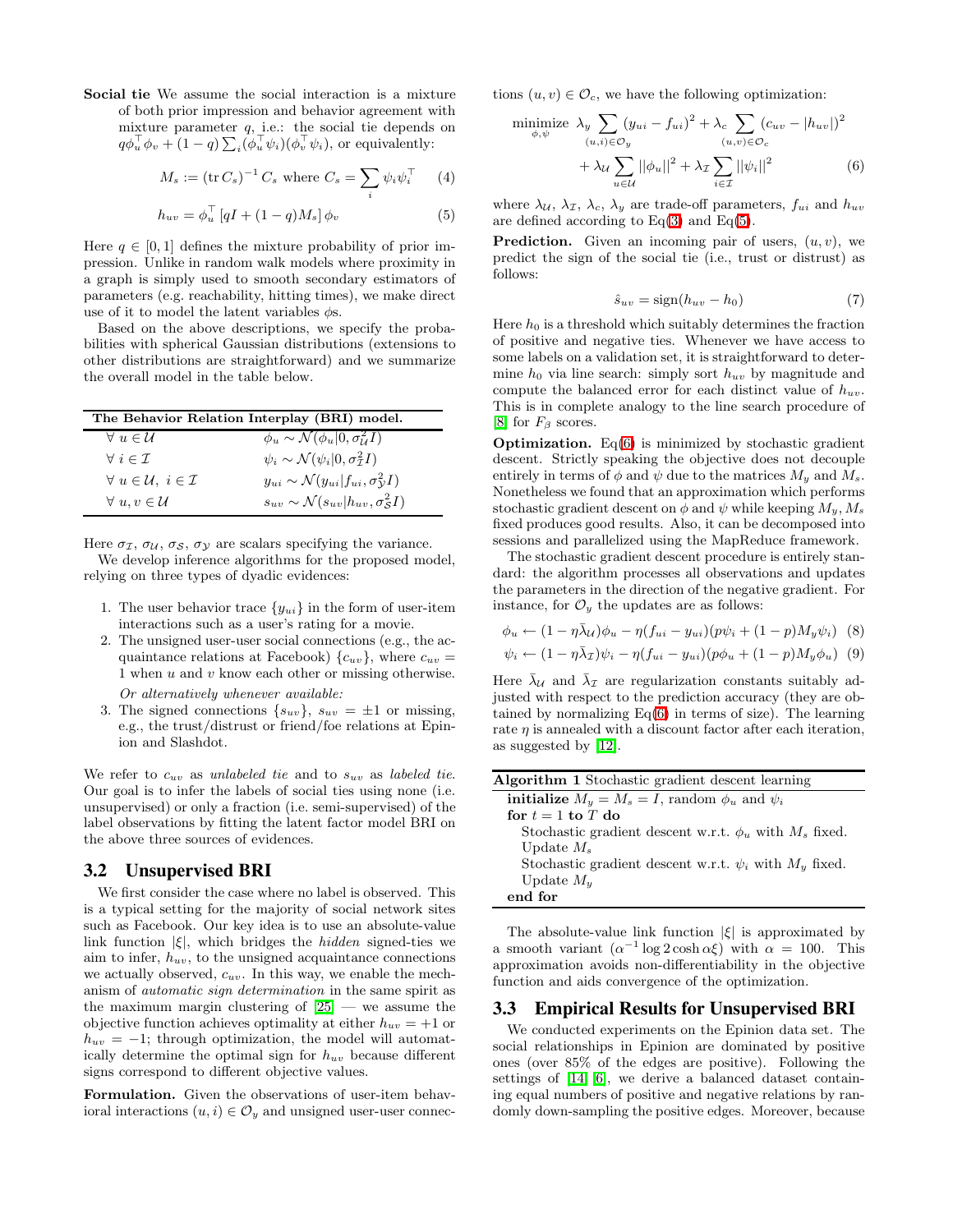

<span id="page-5-0"></span>Figure 4: Unsupervised sign prediction performance on Epinion. From left to right: random guess, behavioral correlation based method, the Friendship-Interest Propagation (FIP) model [\[26\]](#page-9-4), and the proposed BRI model. Results are reported with latent dimensionality  $k = 5$ , 10 and 50 respectively.

the behavioral data in this dataset is extremely skewed (the mean value of the ratings is around 4.6), we standardize all the ratings to the range  $[-1, 1]$  by applying a transformation:  $(y-3.0)^+ - 1.0$ .

We evaluate the BRI model in terms of its unsupervised sign prediction accuracy. For this purpose, we hide the signs of all the relationships in the training set, i.e., all the edges are treated as "acquaintance" regardless whether they were originally trust or distrust. For comparison, we also evaluate the following three unsupervised methods:

- RANDOM. A random guessing predictor yields  $50\%$ accuracy because the dataset is balanced.
- CORRELATION. The 1-dimensional classifier:

 $\hat{s}_{uv} = \text{sign}(\gamma_{uv} - \gamma_0)$ 

based on the behavioral correlations  $\gamma$ , where  $\gamma_0$  is the optimal threshold found by line-search.

• Fip. The Friendship-Interest Propagation model [\[26\]](#page-9-4) has been proved effective for link (tie-strength) prediction using both social and behavior data. FIP can be viewed as a special case of BRI with (1) both  $p = 1$ and  $q = 1$ ; and (2) no automatic sign determination.

Throughout this paper, all the models are evaluated by using the 1-dimensional prediction scheme  $Eq(7)$  $Eq(7)$ . In particular, for the output score  $\rho_{uv}$  of a model, we predict the sign as  $\hat{s}_{uv} = \text{sign}(\rho_{uv} - \rho_0)$ , where  $\rho_0$  is an optimal threshold scalar found by line search on validation data.

The prediction accuracy is depicted in Figure [4,](#page-5-0) where the results of BRI and FIP are reported at latent dimensionality  $k = 5$ , 10 and 50 respectively. As can be seen from the figure, BRI achieves up to 71% accuracy in this unsupervised setting and it significantly outperform all the three baselines. In particular, BRI gains 42% improvement over RANDOM,  $21\%$  over FIP and  $11\%$  over CORRELATION. The result is quite promising especially considering that all the signs are hidden in training. It also proves the BRI model is potentially usable in practice for en-signing unsigned social networks, given that we can predict trust/distrust from acquaintance relationships with over 70% accuracy.

One key notion that motivates our work is that we assume the behavioral data should be useful for tie-sign prediction.



<span id="page-5-1"></span>Figure 5: Top: Unsupervised sign prediction accuracy as a function of the coloring proportion  $p = q$ ; Bottom: the same statistic for the weight for behavioral data,  $\lambda_{\mathcal{Y}}$ .

As can be seen from Figure [4,](#page-5-0) using the behavioral data alone, the simple correlation-based predictor achieves the second best performance among all the four models. This observation validates our hypothesis and indicates that behavioral information is indeed highly predictive for signed social ties. In Figure [5](#page-5-1) (b), we further report the accuracy of BRI as a function of the weight for behavioral data, i.e.,  $\lambda_y$  in Eq[\(6\)](#page-4-1). As we can see, while the best result is achieved at a moderate value of  $\lambda_y$ , interestingly, the performance does not degrade badly if we further increase  $\lambda_y$ . In contrast, if  $\lambda_y$  is decreasing toward 0, the performance degrades quickly towards that of random prediction — in an extreme, BRI trained on unsigned social data alone does not perform substantially better than RANDOM. These observations reveal that, in the unsupervised setting, the behavioral information is even more predictive than the topology of the acquaintance graph.

Note that although the Fip model also leverages the behavioral data, it is ineffective in sign prediction. Fip estimates the unipolar (i.e., in the interval  $[0, 1]$ ) tie-strength indicating whether two users know each other. Nonetheless, it is incapable to predict whether they trust or distrust each other, i.e. Fip cannot discern the sign of a connection. From another prespective, this comparison between Fip and Bri confirms that the proposed mechanism of automatic sign determination is effective for sign prediction.

The performance of the BRI model is affected by the parameters of mixture probabilities, i.e.,  $p$  and  $q$  in Eq[\(3](#page-3-4)[-5\)](#page-4-0).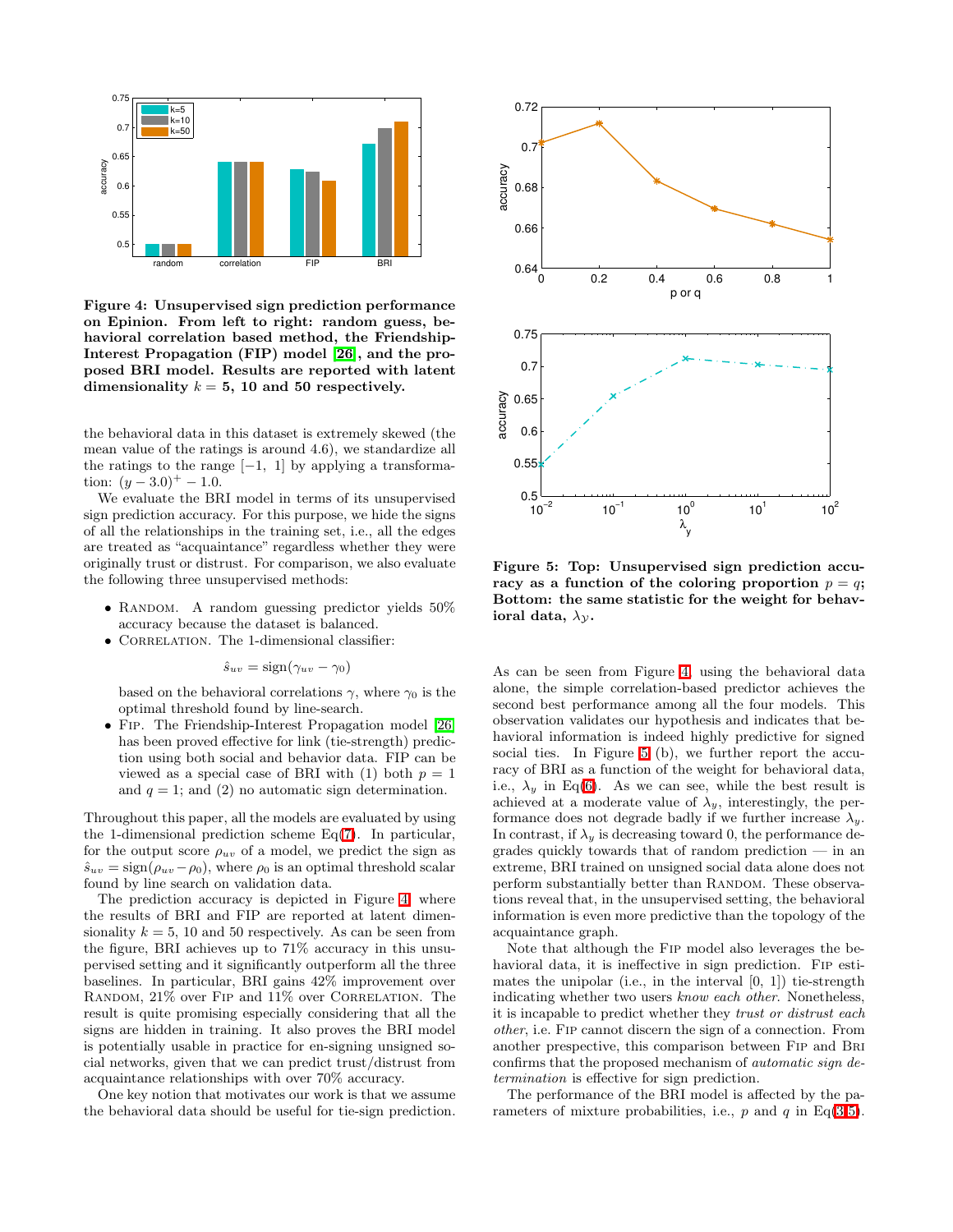<span id="page-6-1"></span>Table 1: Semi-supervised sign prediction performance on Epinion data. We compare five methods: random guess (Rand), Friendship-Interest propagation (Fip) [\[26\]](#page-9-4), behavioral correlation based classifier with optimal threshold (CORR), Leave-one-out Logistic Regression based on local topology features [\[14\]](#page-9-12) (LOO-LR), and the proposed Bri model trained with different percentages of supervision information (i.e., tie labels).

| Model    | RAND        | H'TD  | ORR   | $_{\text{LOO-LR}}$ | BRI   |                      |                     |                        |            |              |       |       |       |       |
|----------|-------------|-------|-------|--------------------|-------|----------------------|---------------------|------------------------|------------|--------------|-------|-------|-------|-------|
| Labels   |             |       |       | AШ                 |       | $100\,$              | 1%                  | $5\%$                  | $10\%$     | $20\%$       | 30%   | 50%   | 70%   | 90%   |
| Accuracy | $\rm 0.500$ | 0.591 | 0.644 | 0.934              | 0.709 | 709<br>$U_{\rm eff}$ | 701<br><b>U.IJI</b> | $H \rightarrow H$<br>4 | 776<br>U., | Q1Q<br>U.OIO | 0.836 | 0.869 | 0.894 | 0.912 |

In Figure [5,](#page-5-1) we illustrate how the prediction accuracy of BRI changes with these two parameters, where for simplicity  $p$  and  $q$  are set to the same values. As can be seen from the figure, the accuracy curve is typically in a inverted U-shape with the optimal performance achieved at around 0.2. This observation suggests that both the two groups of factors (i.e. intrinsic taste vs influence, prior impression vs behavior agreement) are important and should be taken into account simultaneously as what we do in the BRI model.

#### **3.4 Semisupervised BRI**

We now consider semi-supervised formulation, where part of the labels for social ties are observed — in practice, these labels could be obtained directly from users through an online survey or simply by manual annotations. In particular, assume that in addition to the behavioral observations  $\mathcal{O}_y$ and the acquaintance relations  $\mathcal{O}_c$ , we also have access to a small set of labeled relations (i.e., trust-distrust) on pairs  $(u, v) \in \mathcal{O}_s$ . In this case we add

$$
\lambda_s \sum_{(u,v)\in\mathcal{O}_s} (s_{uv} - h_{uv})^2 \tag{10}
$$

to the objective function of  $Eq(6)$  $Eq(6)$ . This formulation has a close connection with the semi-supervised classification model of [\[2\]](#page-9-21). It maximizes the fidelity to the target output (e.g.  $s_{uv}$ ) of the labeled data, while approximating the target output for unlabeled data up to an arbitrary sign. A notable distinction is that we are learning latent factor models (e.g., the BRI model) rather than a global feature mapping (i.e., the classifier of the form  $w^{\top} x + b$  in [\[2\]](#page-9-21)).

The learning algorithm and prediction formula are similar to the unsupervised case and therefore are omitted.

#### **3.5 Empirical Results for Semisupervised BRI**

Table [1](#page-6-1) gives the overall results of semi-supervised sign prediction on Epinion data, where we report the performance of the BRI model that are trained using progressive proportions  $(1\%$  to  $90\%)$  of the labeled data. As a reference, we also report the results obtained by RANDOM guessing, CORRELATION-based 1-dimensional classifier, the Friendship-Interest Propagation (Fip) model of [\[26\]](#page-9-4) and the leave-one-out logistic regression model (denoted Loo-LR) of [\[14\]](#page-9-12).

Our first observation from the table is that the performance of the BRI model is approaching that of Loo-LR. As we increase the labeled data used for training, we see that the prediction accuracy of the BRI model is steadily improving, indicating that the labeled data can indeed be used to improve the prediction ability of BRI, somewhat as we expected. In particular, with 1% of labeled data, we gain over 3% improvement of accuracy; and if we use over 90% of the labeled data, BRI can achieve comparable performance as the leave-one-out prediction of [\[14\]](#page-9-12) but using far less supervision information compared to the latter.

Interestingly, it seems that the labeled data are not always helpful for BRI. For example, the model trained using 100 (i.e. less than 0.05%) labeled edges does not perform significantly better (in some cases, even slightly worse) than the unsupervised model. This observation suggests that the amount of the labeled data should exceed a minimum threshold in order for it to take effect. This is quite different from the traditional semi-supervised learning in which labeled data, whenever available, seems to always help prediction. Nonetheless, it is reasonable in our context because we are learning a latent factor model over extremely large user/item spaces — the model is almost inevitably overparameterized and with a lot of local optima due to the nonconvexity; the labeled data cannot guarantee to drive the model toward a right direction if there is too little of it.

## <span id="page-6-0"></span>**4. ENCODING SOCIAL PSYCHOLOGY**

Theories from social psychology [\[6\]](#page-9-8) provide profound perspectives for understanding the formation of signed relations in social networks. According to [\[15,](#page-9-9) [14\]](#page-9-12), satisfactory sign prediction accuracy could be obtained by applying social psychology principles. For example, [\[14\]](#page-9-12) constructed local topology-based features according to status and balance theories and employed a logistic regression classifier based on these features to predict the signed relationships. In a leaveone-out setting, their model achieves up to 93% sign prediction accuracy on Epinion data. In this section, we extend the basic Bri models to encode social psychological principles, especially the theories of status and structural balance.

## **4.1 Encoding Structural Balance Theory**

The first theory we try to encode is that of *structural bal*ance [\[7,](#page-9-22) [15\]](#page-9-9). Roughly speaking it implies the intuition that "a friend's friend is a friend" and that "an enemy's enemy is a friend". Basically, it considers the balance of signs on a triad involving three users. It states that a triad is balanced if and only if it contains an odd number of positive edges.

BALANCE THEORY [\[7,](#page-9-22) [15\]](#page-9-9): A triad  $(u,v,w)$  is balanced in either of the two cases: (1) if  $s_{uv} = 1$  and  $s_{uw} = 1$ , then  $s_{vw} = 1$ ; (2) if  $s_{uv} = -1$  and  $s_{uw} = -1$ , then  $s_{vw} = 1$ .

To encode the balance theory, we introduce an additional (1-dimensional) latent factor  $\beta_u$  for each user u. Unlike the latent profiles  $\phi$ ,  $\beta$  is only used to capture the structural balance of the network topology. In particular, we assume an additional component:

$$
g_{uv} = \beta_u \beta_v,\tag{11}
$$

The social tie is modeled using the following mixture-of-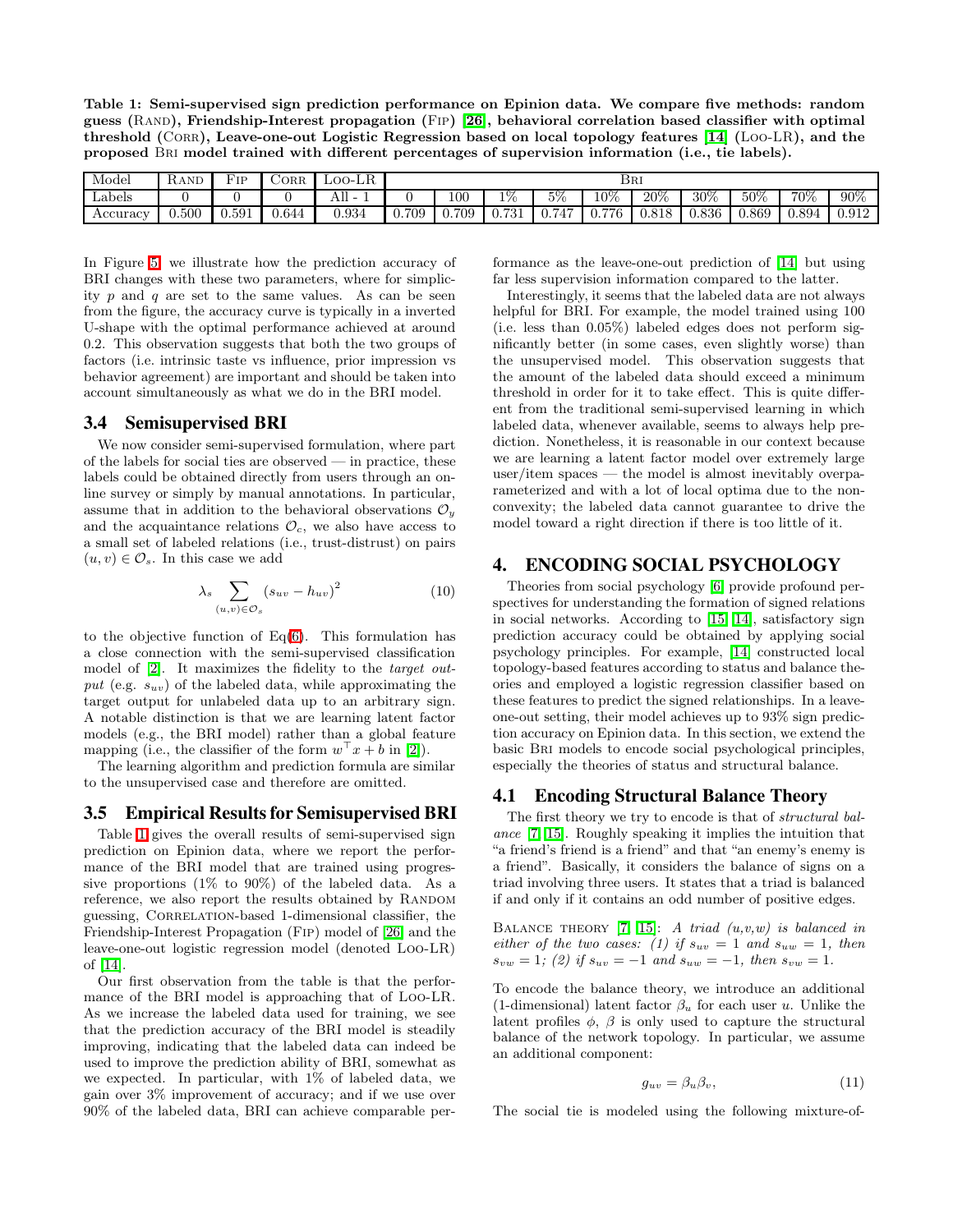effect model:

$$
h_{uv} = q_1 \phi_u^{\top} \phi_v + q_2 \phi_u^{\top} M_s \phi_v + q_3 \beta_u \beta_v, \qquad (12)
$$

where  $q_1, q_2, q_3 \in [0, 1]$  and  $q_1 + q_2 + q_3 = 1$ .

The new mixture component encodes the status theory because it implies: if  $g_{uv} > 0$  and  $g_{uw} > 0$ , then  $g_{vw} > 0$ (i.e. a friend's friend is a friend); if  $g_{uv} < 0$  and  $g_{uw} < 0$ , then  $g_{vw} > 0$  (i.e. an enemy's enemy is a friend). This rank-1 parametrization of structural balance matches the models used in collaborative filtering, albeit with reduced dimensionality. Effectively we are setting aside a subspace of the latent factors exclusively for social interactions.

#### **4.2 Encoding Status Theory**

In the previous sections we implicitly viewed the social network as an undirected graph. Here, we extend the Bri model to encode status theory [\[6,](#page-9-8) [15\]](#page-9-9), which was developed for directed networks. That is, from now on, the social ties are viewed as asymmetric relationships. Basically, status theory assumes that there exists a partial order over the user space such that positive edges only goes from low-status nodes to nodes with higher status; therefore, the relationships are transitive, i.e., if  $s_{uv} = +1$  and  $s_{vw} = +1$  then  $s_{uw} = +1$ , and vice versa.

STATUS THEORY [\[6,](#page-9-8) [15\]](#page-9-9): A positive directed link  $s_{uv} = +1$ indicates that the head node u has a higher status than the tail node v; a negative link  $s_{uv} = -1$  indicates that u has a lower status than v.

To encode status theory we introduce a global user-independent parameter  $\theta$  to capture the partial ordering of users.  $\theta$  maps the latent user profile  $\phi_u$  to a scalar quantity  $\ell_u = \theta^\top \phi_u$ , which reflects the corresponding user  $u$ 's social status. According to status theory, we characterize social ties from  $u$ to v by modeling the relative status difference between user  $u$  and user  $v$ :

$$
\ell_{uv} = \theta^{\top}(\phi_u - \phi_v) = \underbrace{\theta^{\top}\phi_u}_{=: \ell_u} - \underbrace{\theta^{\top}\phi_v}_{=: \ell_v}.
$$
 (13)

Note that status theory implies that the social tie is typically an antisymmetric relationship, i.e. if  $s_{uv} = +1$ , then  $s_{vu} = -1$ . This implication is, however, too strong. For example, in the Epinion case, only 2% of the bi-directional relationships are truly antisymmetric. To relax this assumption, we therefore use a mixture of effects model as in the previous section. This yields:

$$
h_{uv} = q_1 \phi_u^{\top} \phi_v + q_2 \phi_u^{\top} M_s \phi_v + q_3 (\ell_u - \ell_v). \tag{14}
$$

Since  $\ell_u, \ell_v$  induce a total order on users it satisfies the requirements of social status theory: by transitivity  $\ell_{uv} > 0$ and  $\ell_{vw} > 0$  imply  $\ell_{uw} > 0$ .

#### **4.3 Empirical Results**

We evaluate the two extended Bri models in the semisupervised setting and report the results in Tabel [2.](#page-7-1) As a reference, we also report the performance of the balance model and the status model on its own. As can be seen from the table, by encoding the status theory, we achieve results that are comparable with the leave-one-out prediction of [\[14\]](#page-9-12), but we use far less supervision, i.e. observed tie labels. Also note that encoding the balance theory only leads to very marginal improvements. The latter is to be

<span id="page-7-1"></span>Table 2: Semi-supervised sign prediction performance on Epinion. We compare the following models: Structural balance (BAL), Status (STA), basic BRI model and combinations of these models, denoted by Bri+Sta and Bri+Bal respectively.

| %Labels     | $0\%$ | $1\%$ | 5%    | 20%   | 50%   | 90%   |
|-------------|-------|-------|-------|-------|-------|-------|
| Bal         | 0.539 | 0.557 | 0.582 | 0.601 | 0.662 | 0.735 |
| <b>STA</b>  | 0.617 | 0.719 | 0.757 | 0.799 | 0.824 | 0.843 |
| <b>BRI</b>  | 0.709 | 0.731 | 0.747 | 0.818 | 0.869 | 0.912 |
|             |       |       |       |       |       |       |
| $BRI + BAL$ | 0.711 | 0.734 | 0.751 | 0.821 | 0.870 | 0.912 |

expected since adding a small subspace to an already existing multiplicative latent factor model will not change the expressive richness of the model significantly.

Among all the methods, the rank-1 balance model performs the worst, e.g., in the unsupervised case, it performs even much worse than Fip and the correlation-based approach. Somewhat surprisingly, the plain status model perform quite satisfactorily. In most cases, the accuracy scores achieved by the status model are very close to those obtained by the basic Bri model. This observation is consistent with the empirical insight reported in [\[15\]](#page-9-9) that status theory turns to explain the signed relationship better. However, these results do not entirely invalidate the balance theory because we use a rank-1 model that could be too simplistic for any practical network topology.

It is worth noting that the status model provides a status mapping  $\ell_u = \theta^\top \phi_u$  that embeds the users into a 1dimensional space with the coordinates corresponding to users' social status. In Figure [6,](#page-8-1) we visualize the Epinion network by randomly sampling 0.1% edges as a bipartite graph based on this embedding. In particular, the upper and lower horizontal lines denote the embedding spaces for head nodes and tail nodes respectively; edges that match the status theory (i.e.,  $s_{uv} = +1$  while  $\ell_u > \ell_v$  or  $s_{uv} = -1$ while  $\ell_u < \ell_v$ ) are plotted as green lines; in contrast, edges mismatch the theory are depicted as red lines; to give a clear illustration, negative edges are inverted, i.e.,  $s_{uv} = -1$ are replaced by  $s_{vu} = +1$ . This figure shows a clear picture about social status and signed relations. Over 84% of signed relations, i.e., trust/distrust, are indeed consistent with the theory, going from higher-status head nodes to lower-status tails. Noticeably, while there are confusions, they are mainly in the middle area between users with relatively small difference of social status. Also note that the confusions are becoming increasingly sparse for high-status head users, indicating that these users are more likely to be trusted by most other users, which is intuitively reasonable. An interesting investigation would be to examine how the social status discovered by this work relates to the well-known concept of authority [\[11\]](#page-9-23) in social networks. We would like to leave such investigation for future research.

#### <span id="page-7-0"></span>**5. BEHAVIOR PREDICTION**

A direct motivation of this work was to take advantage of signed relationships, when available, for behavior prediction purposes. The reasonable expectation in this context was that a stronger social signal would allow us to obtain better behavior prediction than what can be achieved via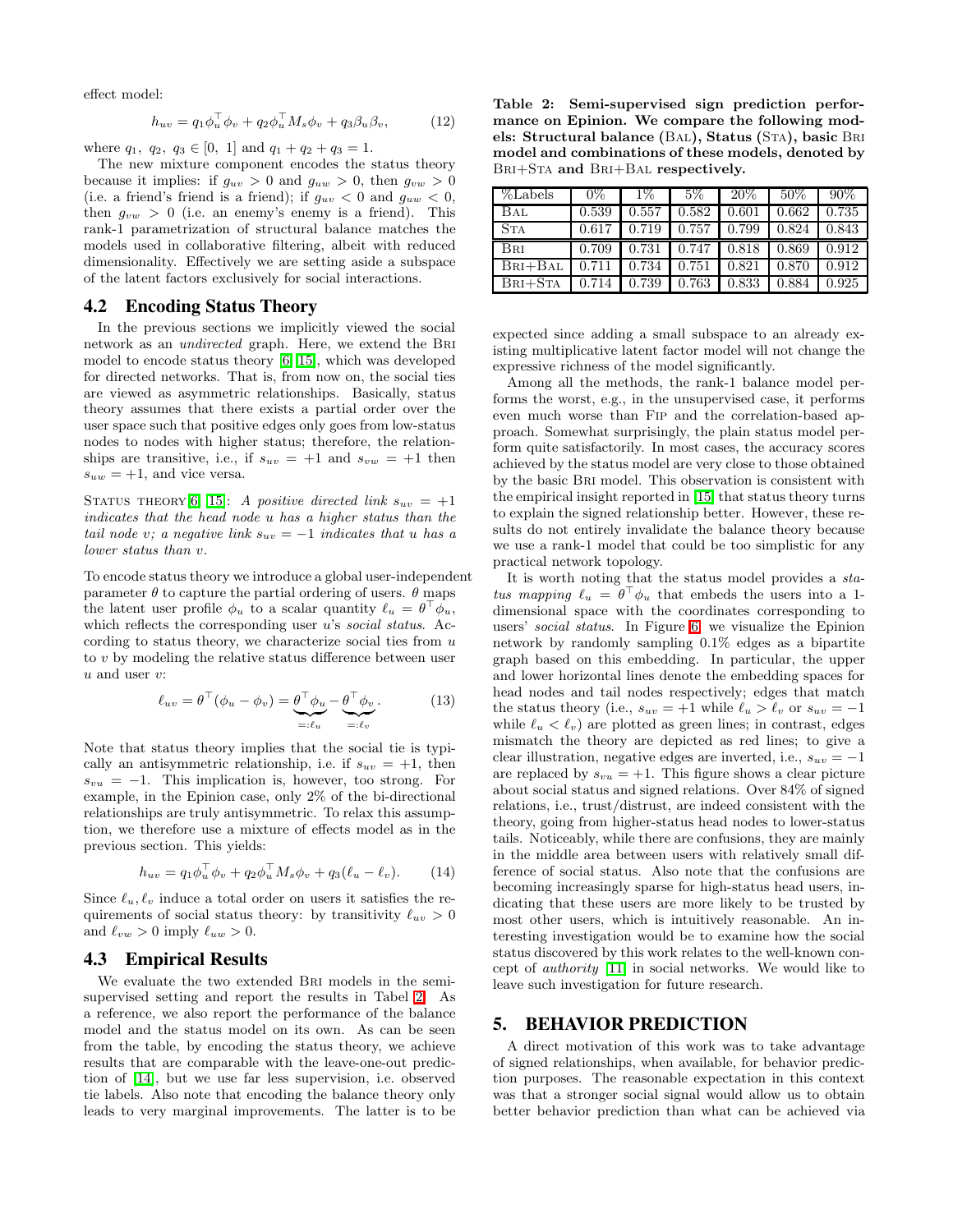

<span id="page-8-1"></span>Figure 6: A visualization of social status and signed social ties for <epinion.com>. Users are embedded into a 1-dimensional space using the status scores  $\ell_u$  as coordinates. Relationships that are consistent with the status theory are denoted as green lines, or otherwise as red lines.

<span id="page-8-2"></span>Table 3: Behavior prediction performance on Epinion and Yahoo! Pulse: comparison among collaborative filtering  $(SVD)$ , the FIP model  $[26]$  and our BRI model. Performance is evaluated in terms of rating prediction on Epinion, and top-k ranking on Pulse.

|       | Epinion |       | Yahoo! Pulse |       |        |  |  |
|-------|---------|-------|--------------|-------|--------|--|--|
| Model | RMSE    | MAE   | AP@5         | AR@5  | nDCG@5 |  |  |
| Svd   | 0.556   | 0.387 | 0.726        | 0.208 | 0.734  |  |  |
| Fip   | 0.553   | 0.386 | 0.761        | 0.225 | 0.767  |  |  |
| Bri   | 0.524   | 0.350 | 0.778        | 0.232 | 0.785  |  |  |

unipolar Homophily. In this section, we test whether, even in the absence of explicitly available signed social ties, we are able to improve behavior prediction estimates. For this purpose, we compare three models: a plain collaborative filtering approach (SvD), the Homophily-based model (FIP) [\[26\]](#page-9-4) and the proposed Bri model. We evaluate these models on both Epinion and Yahoo! Pulse data. For Epinion, we evaluate the rating prediction performance in terms of root mean square error (RMSE) and mean absolute error (MAE). For Pulse, because the behavior data is binary (either 1 or missing), we evaluate the top- $k$  ranking performance, i.e. we compare the top suggestions of the model with the true actions taken by a user (i.e. whether he *liked* the item). We use the following three metrics commonly used in the IR community:

AP is the average precision. AP@k averages the precision of the top-k ranked list of each query (e.g. user).

AR or *average recall* of the top-k rank list of each query.

- nDCG or normalized Discounted Cumulative Gain is the
	- normalized position-discounted precision score.

In all three metrics we use  $k = 5$  since most social networks use a similar number of items for service recommendation. For the Pulse data, we also implement the bias correction procedure suggested by [\[26\]](#page-9-4).

The overall results are reported in Table [3.](#page-8-2) For both data sets we see that the Bri model consistently outperform the two baselines in all the measures. In particular, it improves the RMSE by 5.8% on Epinion, and the nDCG@5 score by 6.9% on Yahoo! Pulse. Note that Bri also significantly outperforms the Fip model. In terms of methodology, both Fip and Bri exploit social relations to improve behavior prediction; the difference, however, lies in how they leverage the social relations: Fip models the unsigned tie-strength between users which is then used to reinforce the decision making behavior of connected users; in contrast, Bri models the signed ties, distinguishing those whom we truly trust from those we do not. In this way, although behavior of two connected users is tied to each other, but not necessarily reinforcing. Bri therefore provides a mechanism that allows social users to follow the opinions from people they trust while at the same time fighting against the viewpoints of their foes. Our results suggest that signed social ties, such as trust-distrust relations, are a substantially more predictive signal in tying and regularizing social behavior than Homophily.

## <span id="page-8-0"></span>**6. SUMMARY**

We examined the problem of predicting signed social ties, such as trust and distrust, based on the acquaintance relationships in social networks. This allows us to determine, with surprising accuracy, whether a link corresponds to a trustworthy friend or rather a frenemy. We present models that infer signed ties by capturing the interplay between